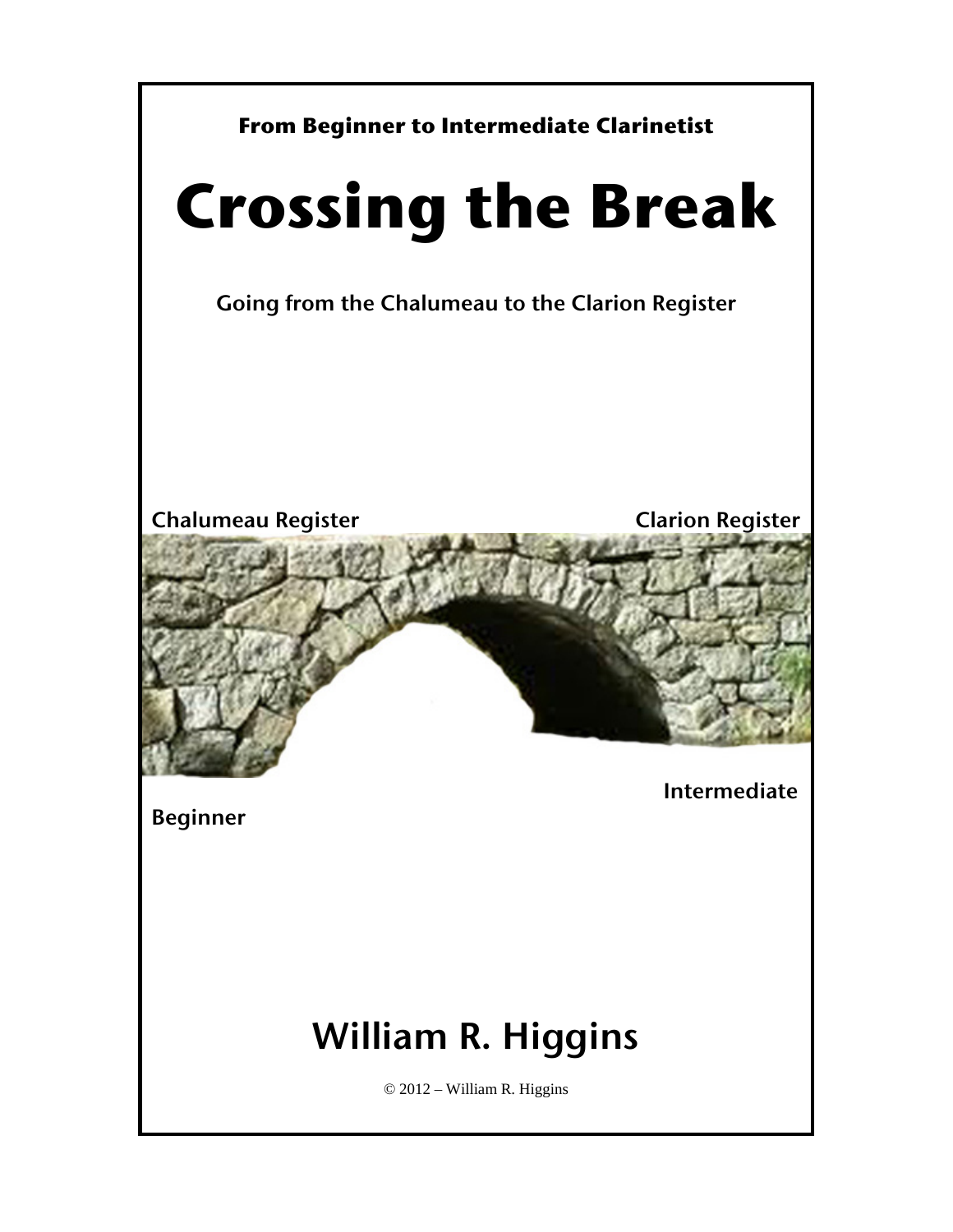#### **Introduction**

The most difficult time for beginning clarinet players comes when *crossing the break*  occurs. Crossing the break refers to playing notes that move from the chalumeau to the clarion register or vice-versa (figure #1). The difficulty in doing this lies in the need to have all 9 fingers move in a coordinated effort to cover or uncover holes and depress keys at exactly the same time



### **Basic Preparation**

- 1. Students must have developed excellent hand positions.
- 2. Students must have developed a firm embouchure.
- 3. Students must be able to play the complete chalumeau register from throat Bb to low E in F major.
- 4. Students must be able to begin any single tone in the chalumeau register from throat Bb to low E.

#### **Ideal Hand Position**

#### **The Left Hand "Guide Position"**

- 1. The left thumb is held close to the index finger in order to place the side of the index finger on the G# key and at the same time over the end of the A key (figure #2).
- 2. The third finger is stretched as necessary to reach and close the C hole.
- 3. The little finger rests on the edge of the low E key.
- 4. Fingers 1 and 2 curve onto the E and D holes respectively.

#### **A Practical Left Hand Position for Young Hands**

The unfortunate problem with hand position for young students is the size of the hands and the difficulty they have getting their hands in an ideal position. The goal is to have their hands in the "best" possible position so, as they grow, they will develop an ideal position with as little adaptation as possible.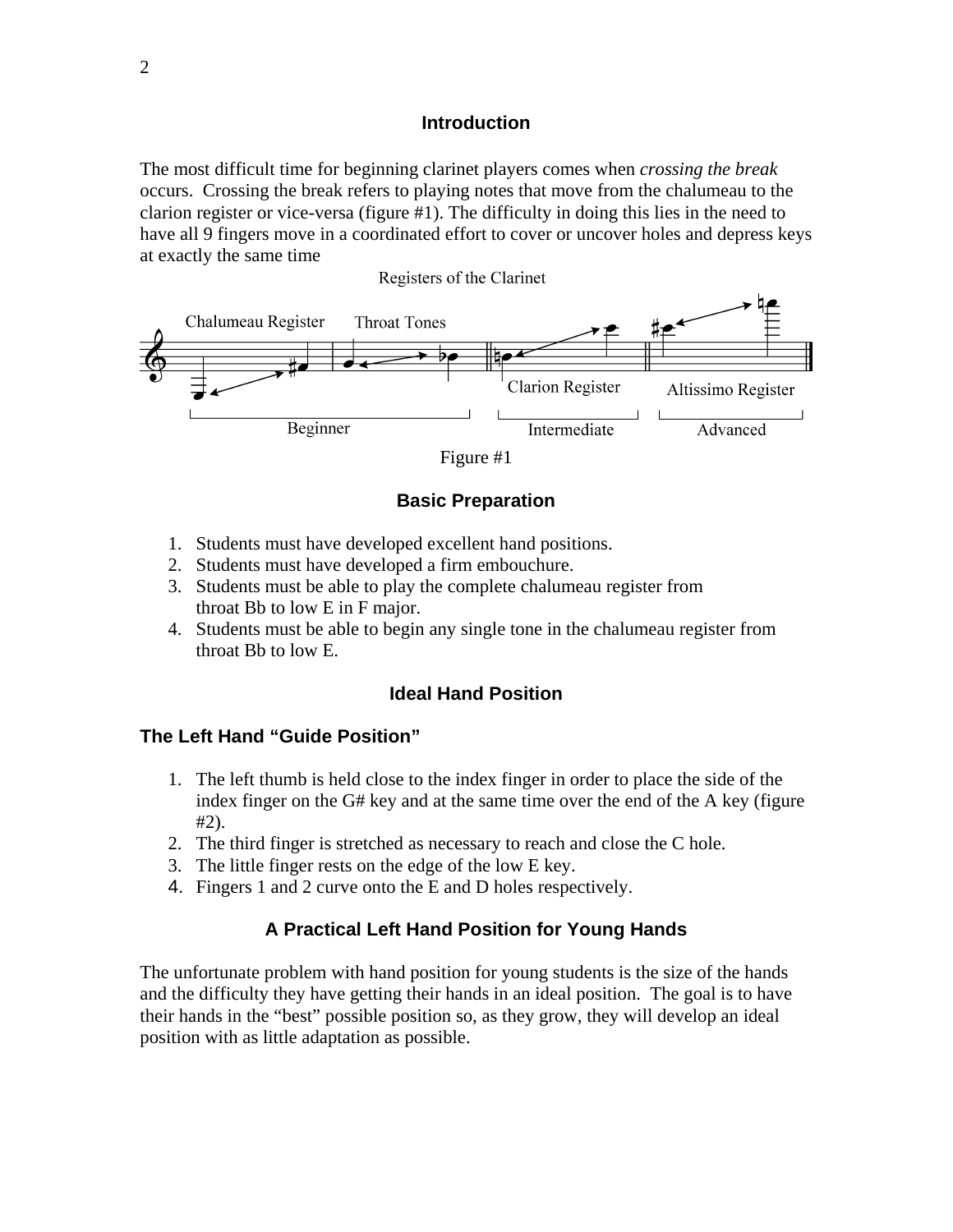## **The Right-Hand "Guide Position"**

- 1. *The entire weight of the clarinet must be supported by the right thumb*. This is a major problem for young students and is the cause of much of the problems with hand position. Frequent rests are necessary to build up strength in the right-hand thumb. A neck strap to assist in holding the clarinet can be useful at this time.
- 2. The thumb must be straight and form a "backward C" with the index finger. The thumb should not be permitted to touch the index finger at any point. The index finger may not assist in holding the clarinet by touching the side Eb key.
- 3. In general, the thumb should place a "fingerprint" on the back of the clarinet so that the weight of the clarinet is placed on the "side" of the thumb. While there are permissible variations in the thumb position, the clarinet should not be supported by the thumb nail. A thumb pad is recommended for beginning students until they build up a callous on the side of the thumb
- 4. Fingers 1,2,3 are placed on the Bb, A, and G tone holes respectively. This may require a "reach" of the arm for small students.
- 5. The little finger rests on the low F key.

## **Important Note:**

The hands and arms should not be moved from these positions when playing. If the hands and/or arms must be moved in order to play low F and E, the student may not be physically big enough to find success in crossing the break.



Figure 2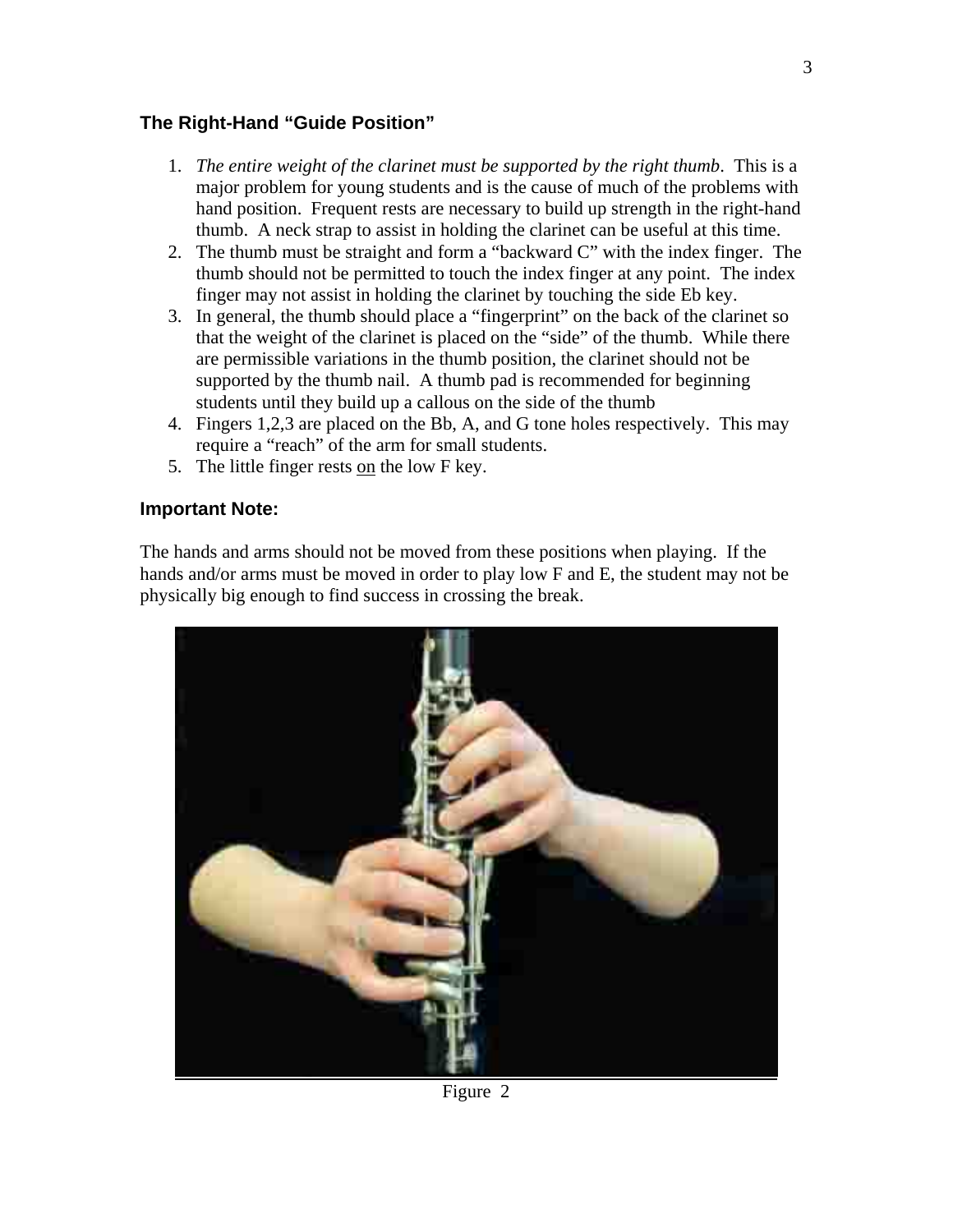#### **Contents**

In order to make crossing the break as successful as possible, this text contains exercises to prepare the student's hand position and technique to accomplish the coordination necessary for success

## **Page 5 Left-Hand Exercises**

Of primary importance for the left hand is to be able to play the throat tones without pulling the left hand out of guide position. Care should be taken to keep the left-hand index finger as close to the A key as possible and the thumb ready to touch the tip of the register key for Bb. The little finger should touch the low E key at all times.

## **Page 6 Right-Hand Exercises**

The right-hand thumb supports the clarinet therefore take a break between each repetition of the exercises to rest the thumb. Be sure to keep the little finger on the low F key at all times.

## **Page 7 Going Above the Break**

Playing from the chalumeau register to the clarion register before attempting to play notes in the clarion register is the easiest and most successful approach to preparing to cross the break. When slurring from the low note to the higher note, keep the embouchure still and firm.

### **Page 8 Crossing the Break Coming DOWN**

These are the first exercises in which we actually "cross the break". It is much easier to cross the break if we slur up to the clarion register and then step down across the break than to attempt to go up across the break immediately. When crossing the break, move the hands quickly and with as little motion as possible staying in guide position at all times. The embouchure does not change.

### **Page 9 Crossing the Break Going UP**

We are now ready to cross the break going up. If the hands are in guide position and the previous exercises have been mastered, these exercises will help to easily cross the break.

### **Page 10 Melodies to Practice Crossing the Break**

To make practice fun and continue to develop skill in crossing the break, there are twelve melodies to complete the transition from beginner to intermediate clarinetist.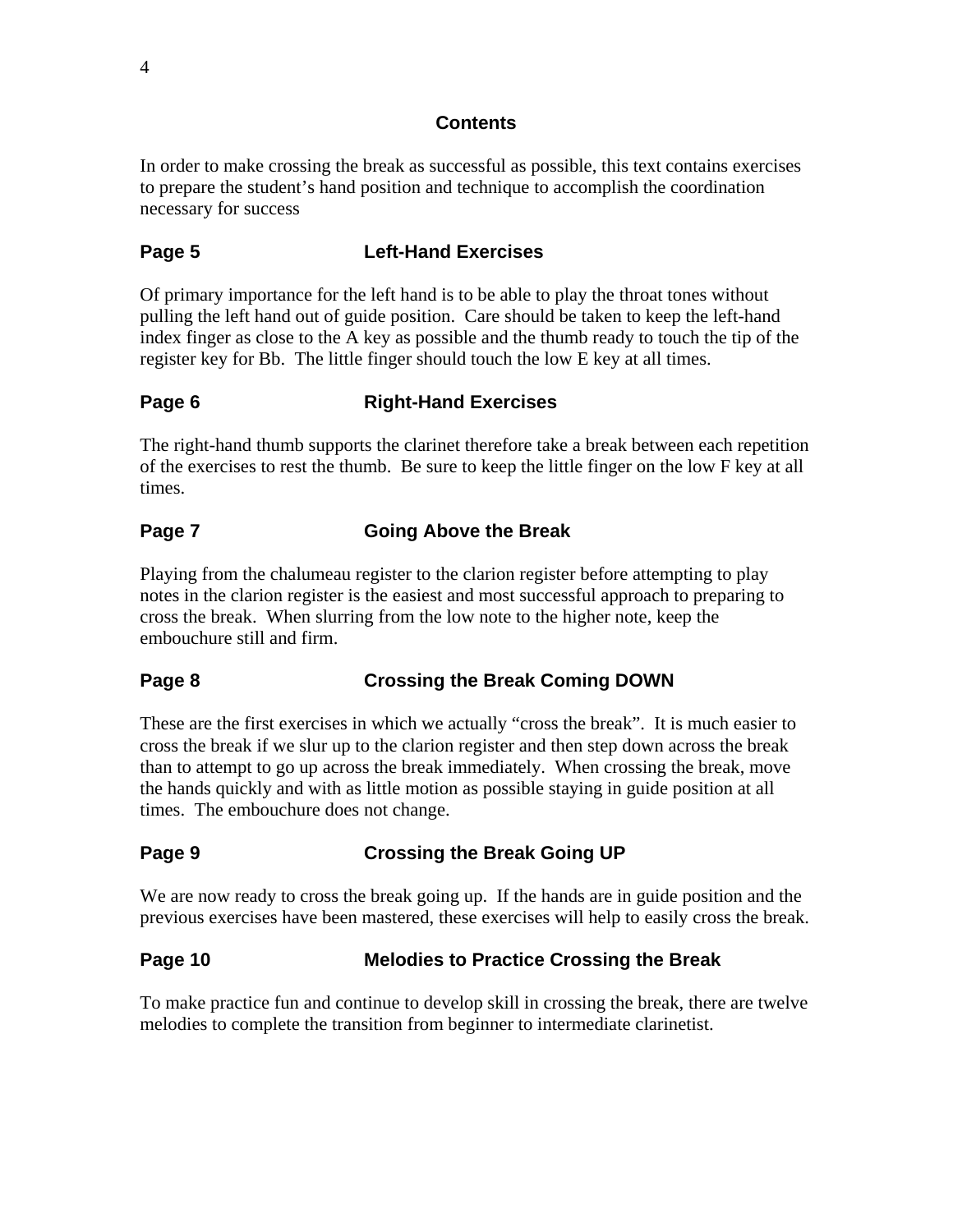## Left-Hand Preparatory Exercises

Practice each exercise TEN times keeping your hands in "Guide Position" at all times

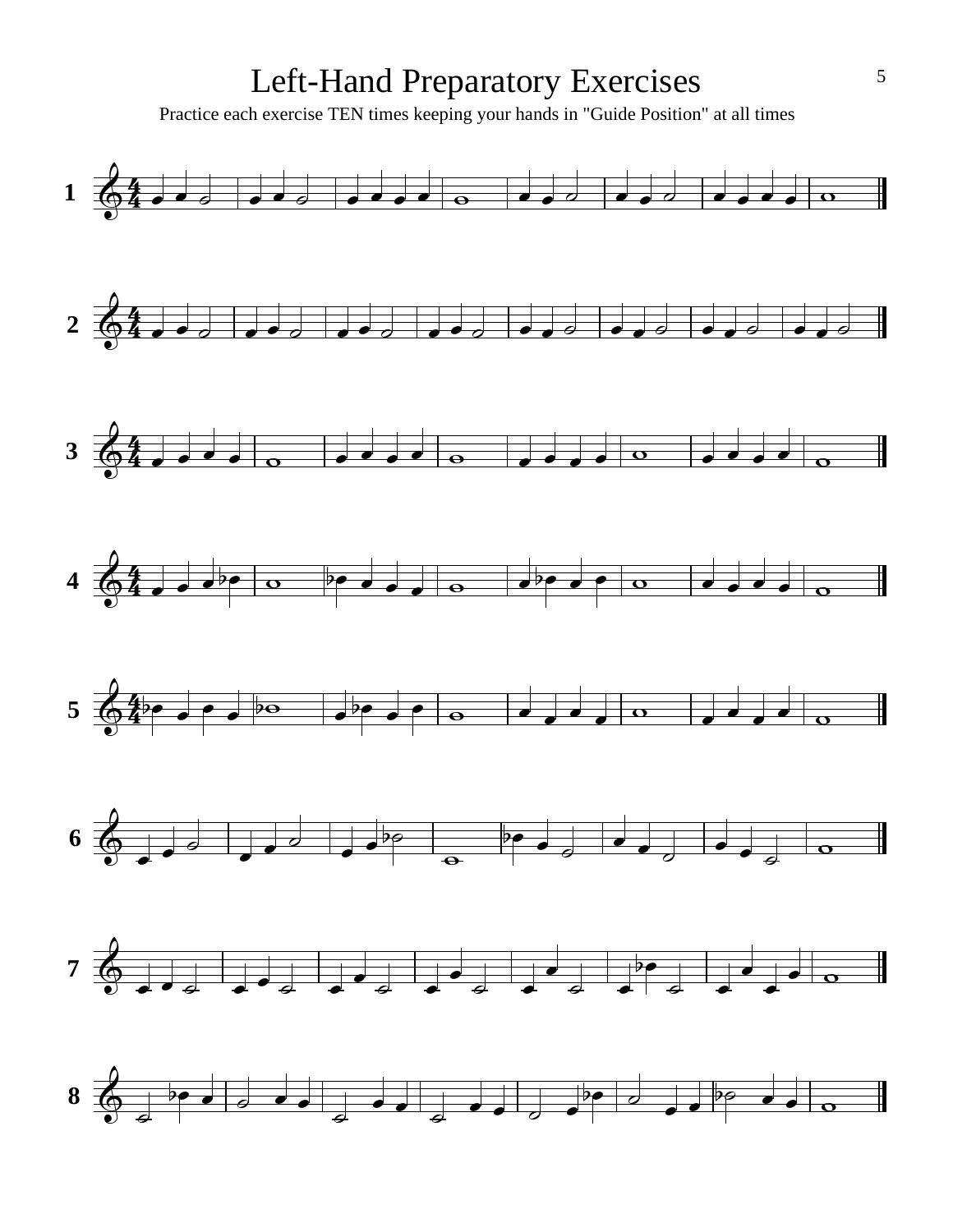## Right-Hand Preparatory Exercises

Practice each exercise TEN times keeping the hands in "Guide Position" at all times.

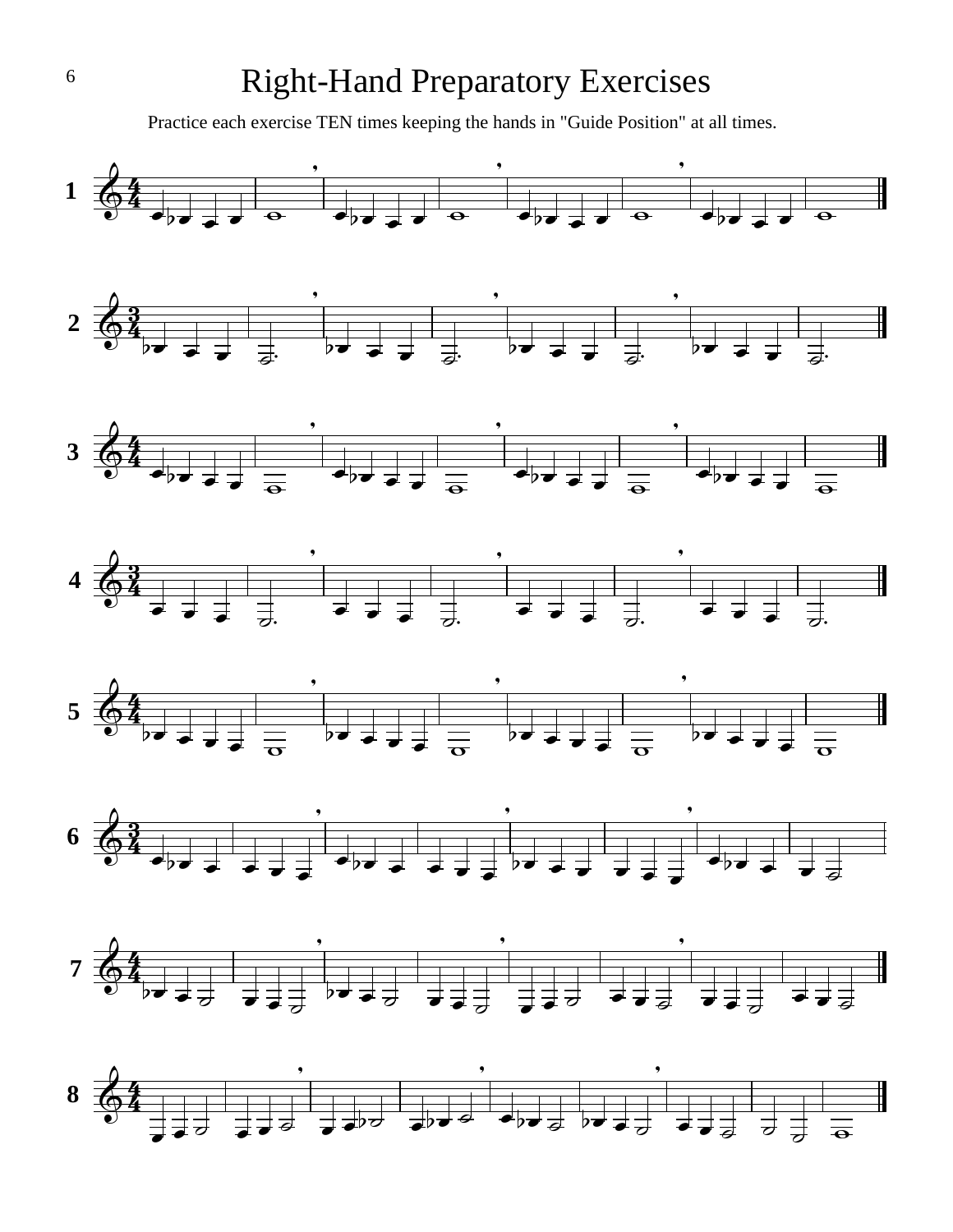## Exercises Going Above the "Break"

Only the "tip" of the thumb moves to open the register key when changing registers.

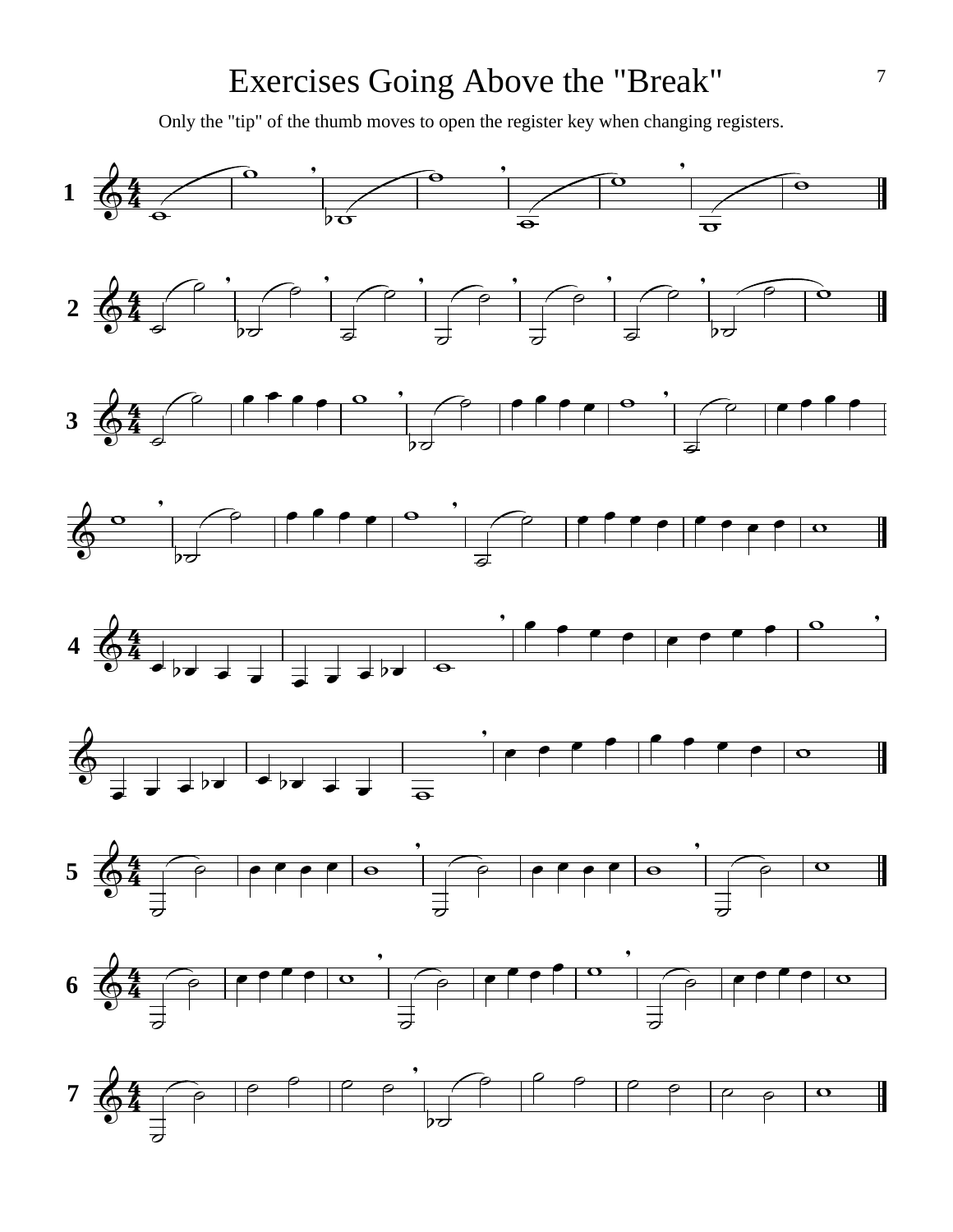## Crossing the "Break" Coming Down

Move quickly and smoothly from one fingering to the next+ Keep hands in "Guide Position" at all times

















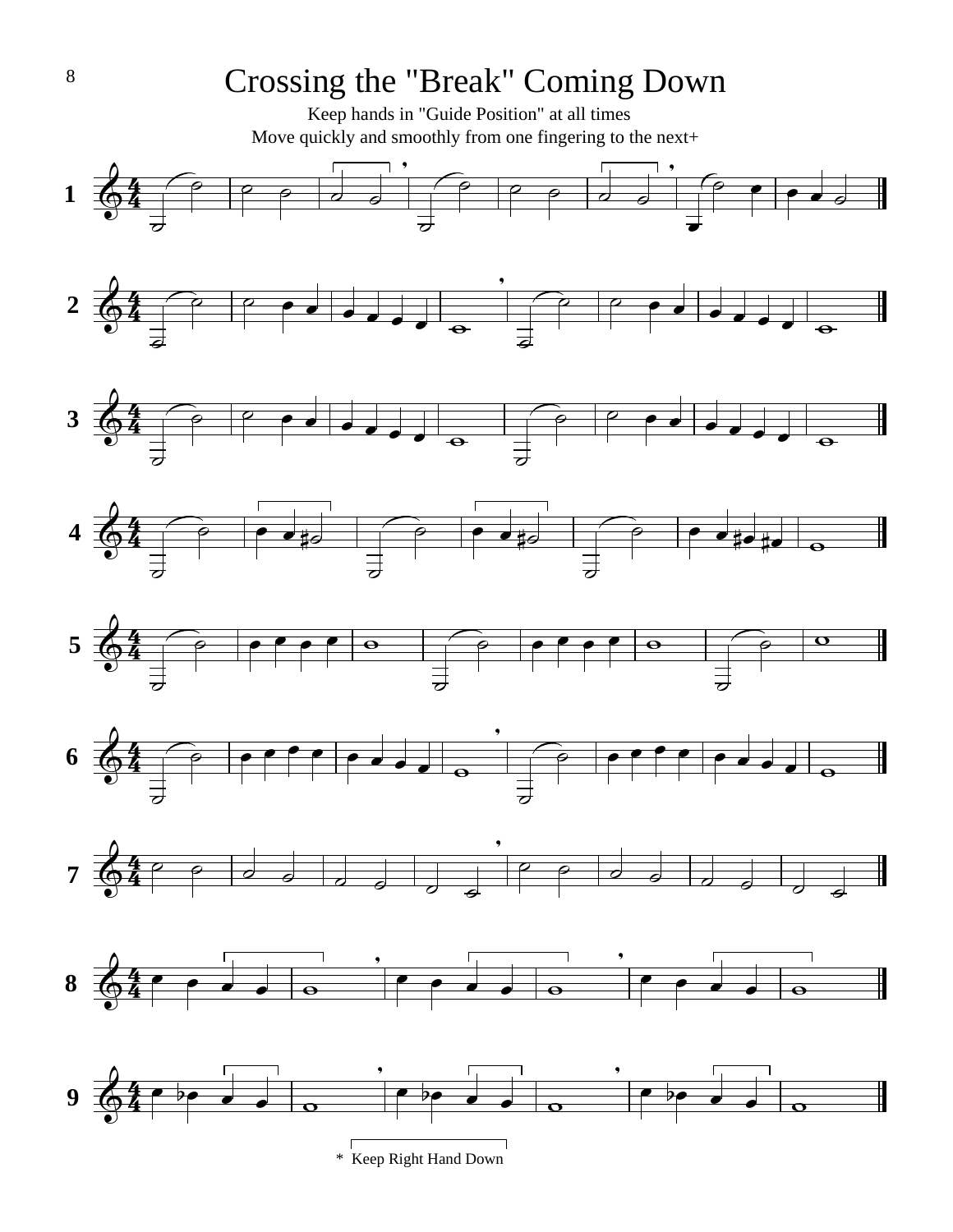# Crossing the "Break" Going Up

Move quickly and smoothly from one fingering to the next+ Keep hands in "Guide Position" at all times

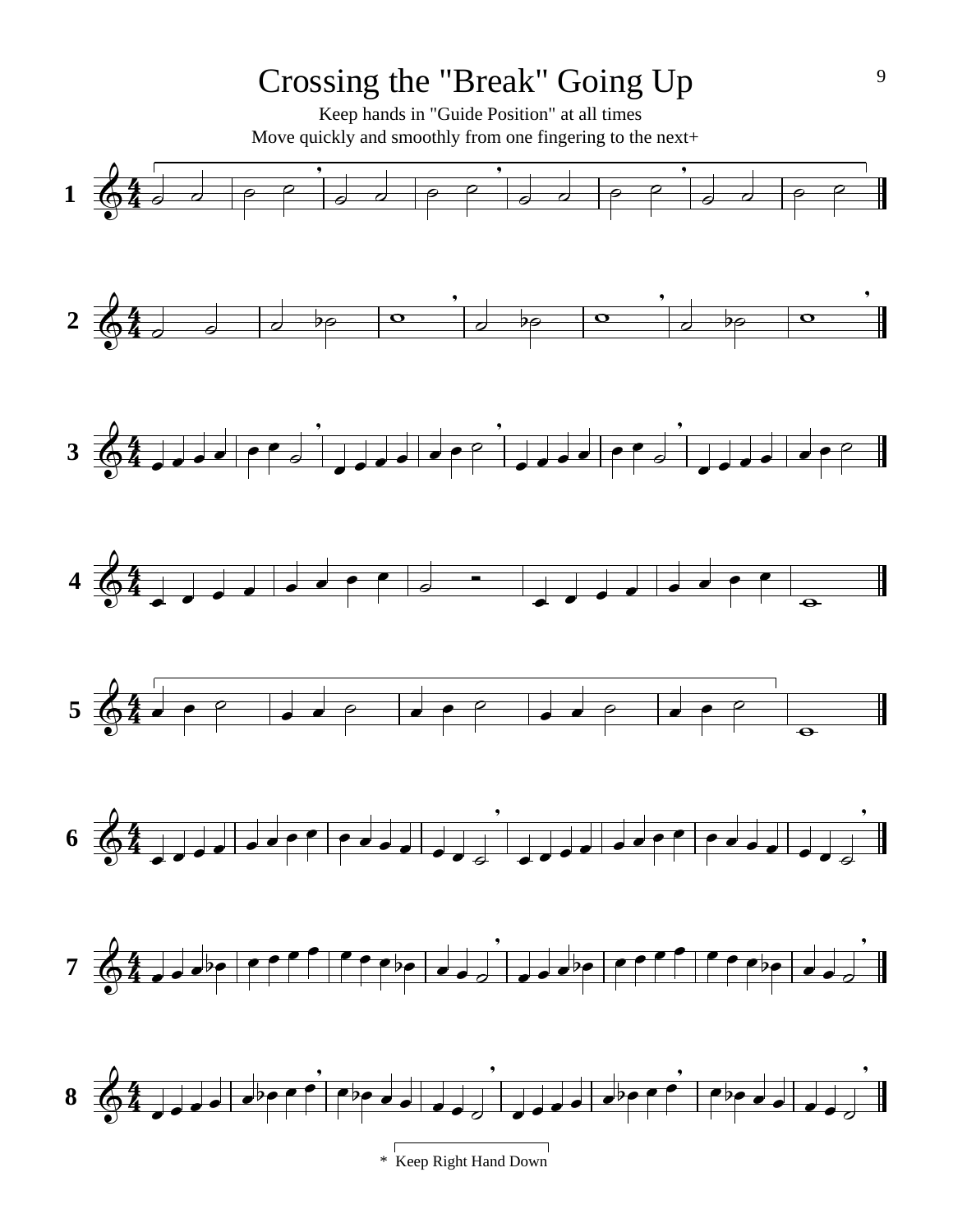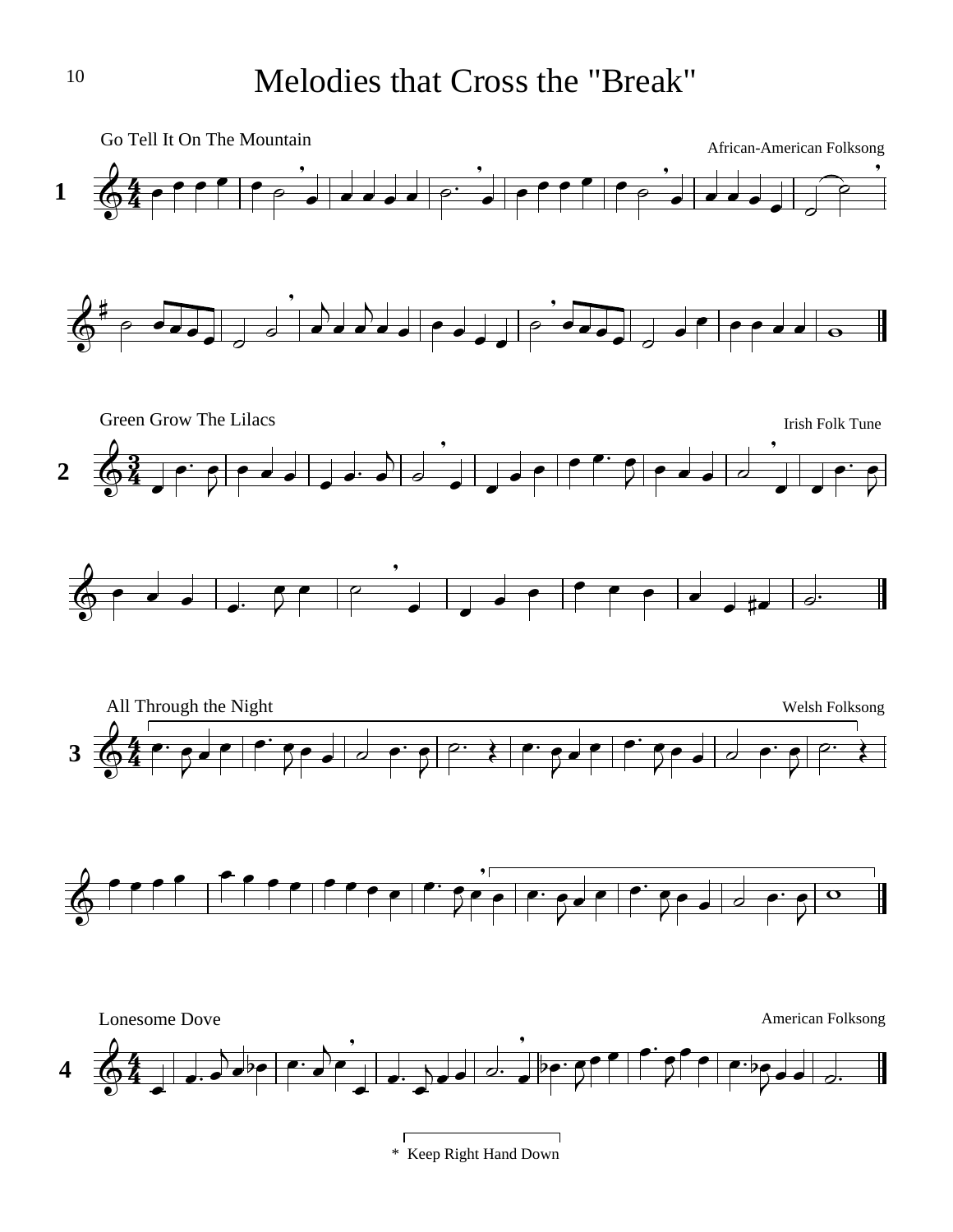